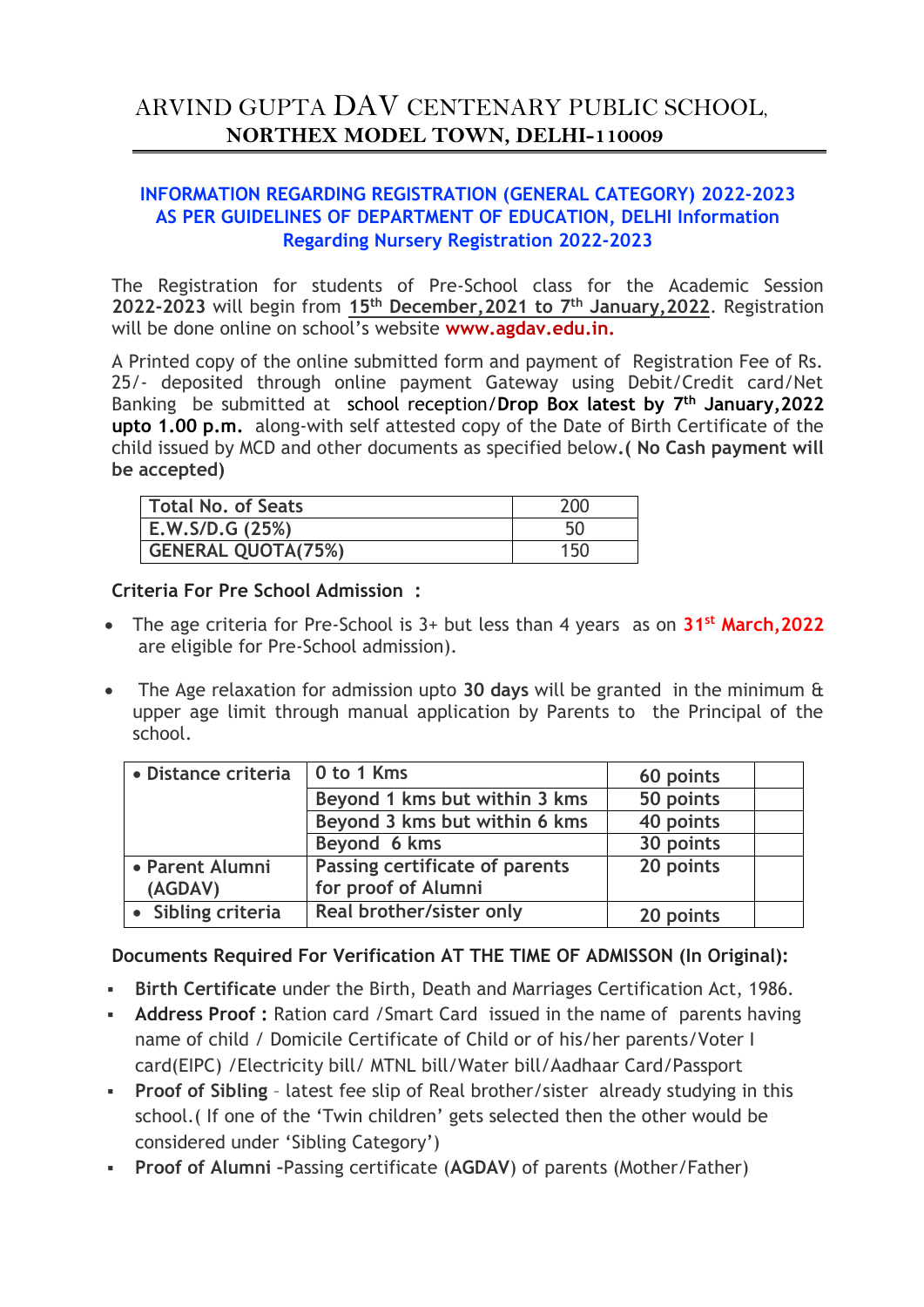- **Medical Fitness Certificate of child and blood group of child**
- **Two latest Passport size Photographs of each of the child, father and mother.**

Point-wise list of children will be uploaded on **28th January,2022**. Information of selected candidates can be checked only on the School's website/School Notice Board at 3.00 p.m on **04th February ,2022 and RESOLUTION OF QUERIES OF PARENTS** ,if any regarding allotment of points to their ward in the first list will be from 05.02.2022 to 12.02.2022. The 2<sup>nd</sup> list (if any) of selected candidates will be displayed on 21<sup>st</sup> February, 2022. and RESOLUTION OF QUERIES OF PARENTS , if any regarding allotment of points to their ward in the  $2<sup>nd</sup>$  list will be on **22.02.2022 to 28.02.2022**.Subsequent list of admission if any **on 15th March,2022.**

In case of a Draw, the parents will be intimated through the school's website : [www.agdav.edu.in](http://www.agdav.edu.in/) . The parents are therefore advised to regularly the check the school's website to stay informed about the changes and other important information.

**There will be no change in the existing bus routes. Parents will be required to make their own arrangement for other routes.**

#### **PLEASE NOTE THE FOLLOWING POINTS WHILE FILLING UP THE ONLINE FORM:**

- DO NOT USE SYMBOLS LIKE / or ' or ' or : of ( etc. WHILE FILLING THE FORM ONLINE AS THESE SYMBOLS CANNOT BE ACCEPTED BY THE SOFTWARE.
- **FILL UP THE FORM COMPLETELY BEFORE TAKING A PRINT OUT.**
- IN CASE OF INCOMPLETE FORM/DOCUMENTS OR SENDING CASH/CHEQUE WITH THE APPLICATION THE APPLICATIONS WILL BE DEEMED AS REJECTED. ONLY ONLINE PAYMENT GATEWAY USING DEBIT/CREDIT CARD/NET BANKING WILL BE ACCEPTED.
- TO KNOW THE RESULT OF YOUR WARD CHECK THE SCHOOL'S WEBSITE ON 28<sup>th</sup> January, 2022 AFTER 1 P.M.

PRINCIPAL